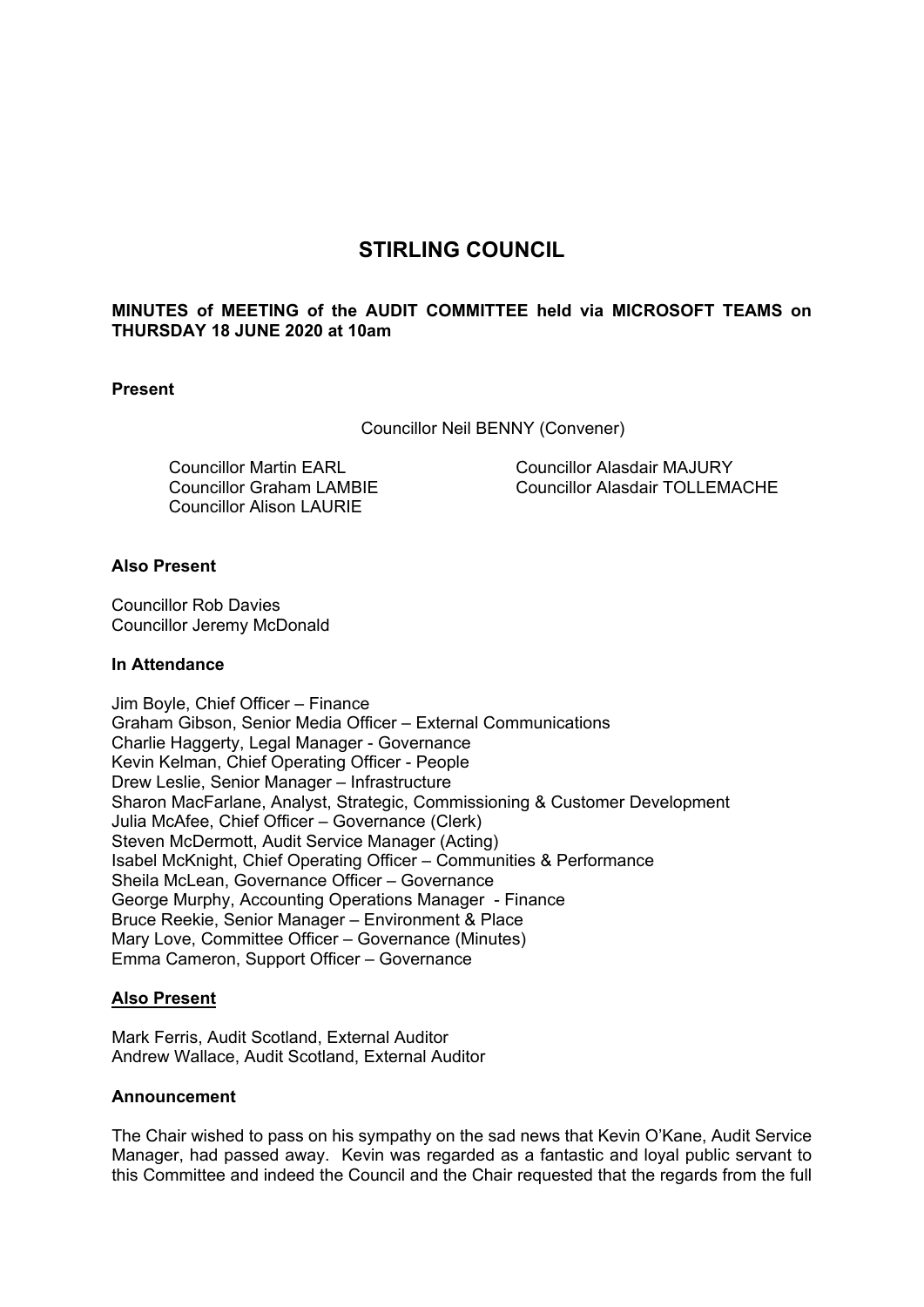Committee were passed on to Kevin's family at this very sad time and noted that he would be sadly missed.

# **AC177 APOLOGIES AND SUBSTITUTIONS**

There were no apologies or substitutions.

### **AC178 DECLARATIONS OF INTEREST**

There were no declarations of interest.

### **AC179 URGENT BUSINESS BROUGHT FORWARD BY THE CONVENER**

There were no items of urgent business.

# **AC180 ROLLING ACTION LOG**

The Rolling Action Log was submitted for review.

# **Decision**

The Audit Committee agreed to note the Rolling Action Log.

The Committee also agreed to note the following:-

AC172 - the task had been delayed due to COVID-19

AC159 - due to the financial impact by COVID-19, Stirling Council Earmarked Reserves would require re-evaluation and relevant information would be contained within the budget report to Council in autumn 2020.

# **AC181 INTERNAL AUDIT ANNUAL REPORT 2019-20**

A report by the Chief Officer – Governance provided the Committee with the Internal Audit Annual Report 2019-20, which included the Audit Manager's 'Opinion for the Annual Governance Statement', and was provided to support the Council's Group Annual Governance Statement incorporated in the draft Annual Accounts to 31 March 2020.

The Internal Audit Annual Report 2019-20 was submitted to the Audit Committee to comply with the requirements of Public Sector Internal Audit Standard 2450 (Overall Opinions) by providing the Committee with an annual report on Internal Audit activity, which was timed to support the preparation of the Council's draft Group Annual Governance Statement.

The Internal Audit Annual Report 2019-20 was attached at Appendix 2, and was submitted to the Audit Committee for information and consideration.

The Acting Audit Service Manager introduced the report and responded to a number of questions from Members.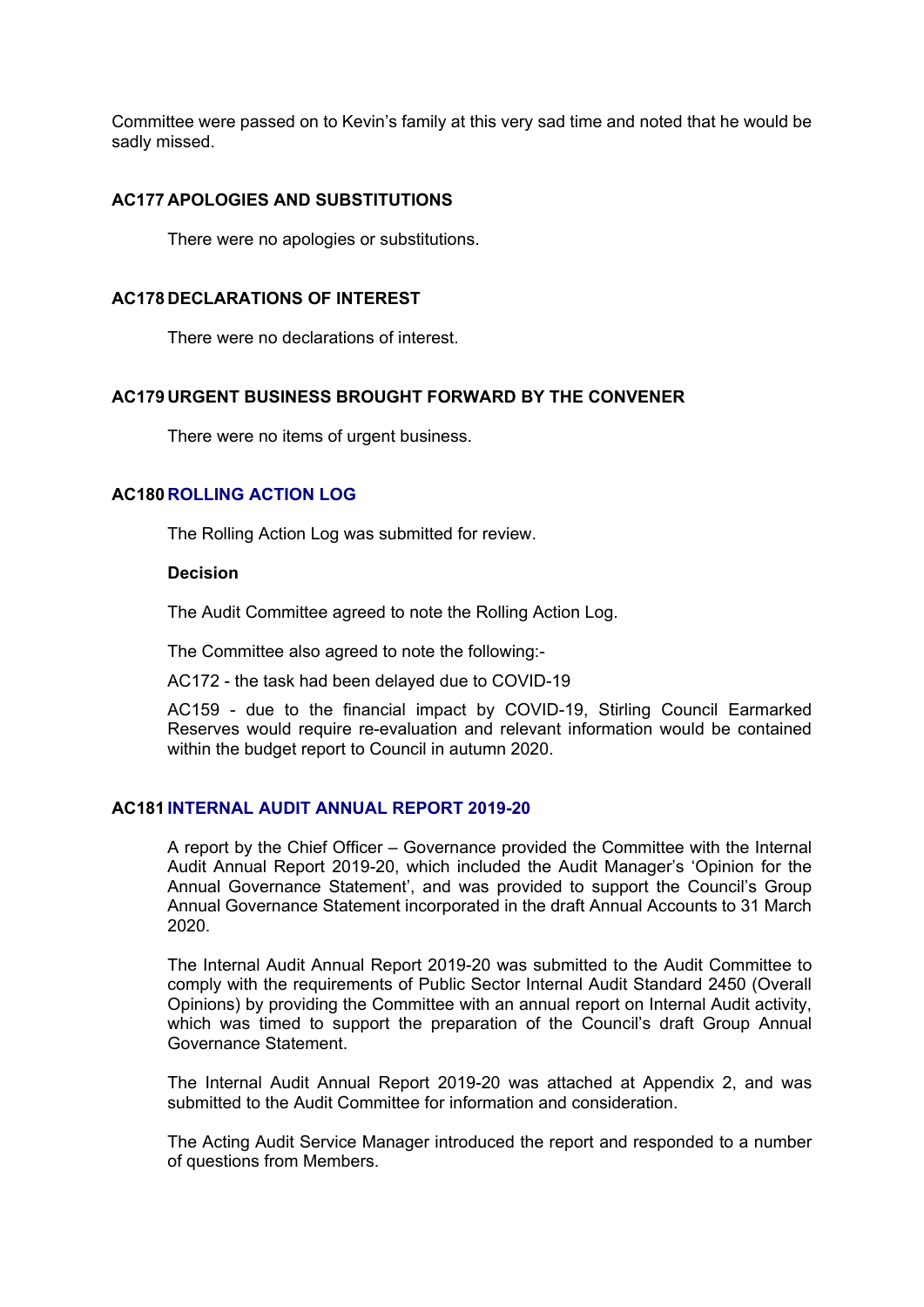It was noted that due to an error within the Asset Management Report, the risk findings within Table 1 of the Summary of Key Findings 2019/20, should read 6 High, 41 Medium and 28 Low. It was agreed that these figures would be amended accordingly.

It was also noted that all actions regarding the ICT audit on systems access had been completed.

Discussion took place around the Improvement Action Plan 2020/21 and it was noted that there should be no problems in achieving the target dates set out.

### **Decision**

Committee agreed to:

- 1. note the Audit Manager's reporting obligations under Public Sector Internal Audit Standard 2450, as set out in Appendix 1;
- 2. endorse the Internal Audit Annual Report 2019-20, issued by the Audit Manager, and attached at Appendix 2; and
- 3. note Section 7 of the Report, the 'Opinion for the Annual Governance Statement', which has been prepared to support the Council's Annual Governance Statement, which will be incorporated in the draft Annual Accounts to 31 March 2020.

(Reference: Report by Chief Officer – Governance dated 2 June 2020, submitted)

### **AC182 DRAFT INTERNAL AUDIT RISK ASSESSMENT & PLAN 2020-21**

A report by the Chief Officer – Governance presented the Internal Audit's draft Annual Risk Assessment and Plan, setting out a proposed programme of internal audit work for financial year 2020-21. The draft Plan was attached at Appendix 2 to the report and was submitted for consideration and endorsement by the Audit Committee as required under the Council's Scheme of Delegation.

The draft Plan was finalised in early March 2020, following discussion and consultation with the Chief Executive, Chief Officers, Senior Managers and the external auditor.

The effects of the COVID-19 pandemic on the Council's priorities, operations and frontline service delivery response since mid-March 2020 continued to have an impact, and would continue to do so for the foreseeable future. Those emerging impacts would also have certain implications for aspects of the draft Audit Plan and the work of Internal Audit, which were not yet fully identified. The submitted draft Plan should, therefore, be considered to be an 'interim' Plan at this time.

A further report would be brought to Committee later this year, setting out any significant amendments to the Audit Plan that may require to reflect the anticipated impact of COVID-19, and draw those to the Committee's attention for consideration. This would follow on from further formal consultation that would take place between Internal Audit and senior management during June and July, to identify the impact on the Audit Plan of any changes to resources, risks and priorities for audit activity across all Council services.

The Acting Audit Service Manager introduced the report and responded to a number of questions from Members.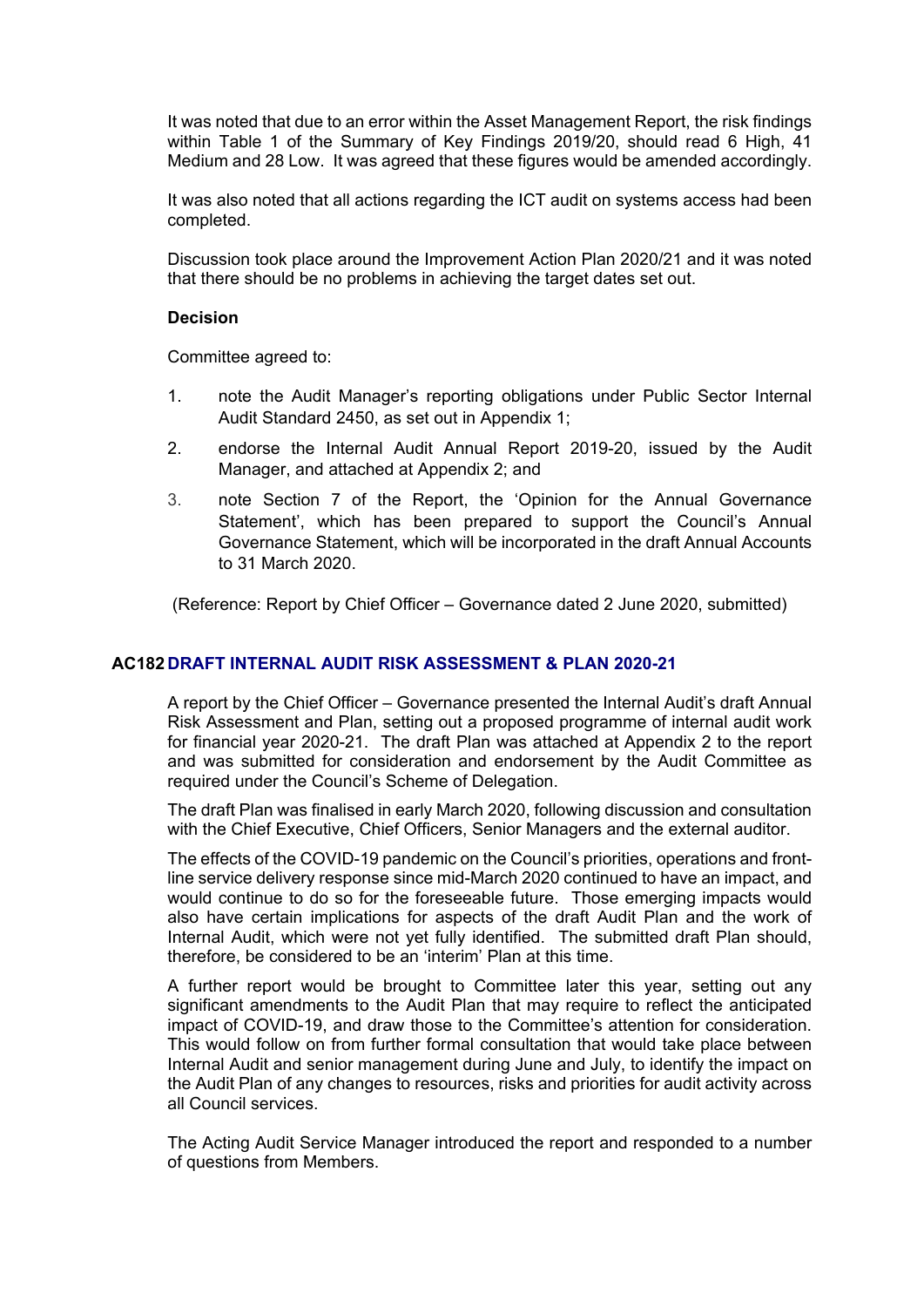Members noted concern that the City Region Deal was under Reserve Review and highlighted that it was a very important matter for Stirling Council and the people of Stirling. It was noted the risk to the Council of not delivering on the Deal was quite high and suggested that it required to be reviewed in context of any changes within the Risk Register, going forward. The Acting Audit Service Manager confirmed that those reviews listed were priority reviews for the next annual planning year and with the recent appointment of the City Region Deal Senior Manager, it was considered that 2021/22 would be the most appropriate time to review this matter.

Discussion took place around the reporting role of the Data Protection Officer (DPO) and it was confirmed that currently, the DPO reported to the Chief Officer  $-$ Governance. Members were advised that the role of DPO was currently being undertaken by Julia Mountford, Solicitor on an interim basis.

It was agreed that clarity would be sought to identify the timing of Internal Audit Review in relation to the review of the Clackmannanshire and Stirling Health & Social Care Partnership Integration Scheme. It was noted that the Internal Audit Review should be carried out by October this year and a report would be presented at Council on 30 June regarding this matter.

Discussion took place around information presented to Members regarding Internal Financial Controls and whether it was received at the right time and in the correct format. It was suggested that it may be helpful to make information more available and clearer for Members, to assure they are receiving the correct information to aid and abet strategic decision making during the review of Internal Financial Controls.

It was also agreed that recommendation 4 of the report should be amended to allow flexibility around the presentation date of the next report to Committee, pending agreement of Committee dates for the remaining two cycles.

### **Decision**

The Audit Committee agreed to:

- 1. consider the draft annual Internal Audit Risk Assessment and Plan 2020-21, attached at Appendix 2;
- 2. note that the draft annual Internal Audit Risk Assessment and Plan 2020-21 was considered by the Corporate Management Team on 25 February 2020;
- 3. endorse the draft annual Internal Audit Risk Assessment and Plan 2020-21, either with or without amendment, as an 'interim' Plan; and
- 4. receive a further report at the next meeting of the Audit Committee, setting out any significant amendments to the Plan to reflect the anticipated impact of COVID-19 on the work of Internal Audit over remainder of 2020-21, and following on from a further, formal consultation with senior management during June and July 2020, to identify the impact on the Audit Plan of any changes to resources, risks and priorities for audit activity.

(Reference: Report by Chief Officer - Governance dated 2 June 2020, submitted)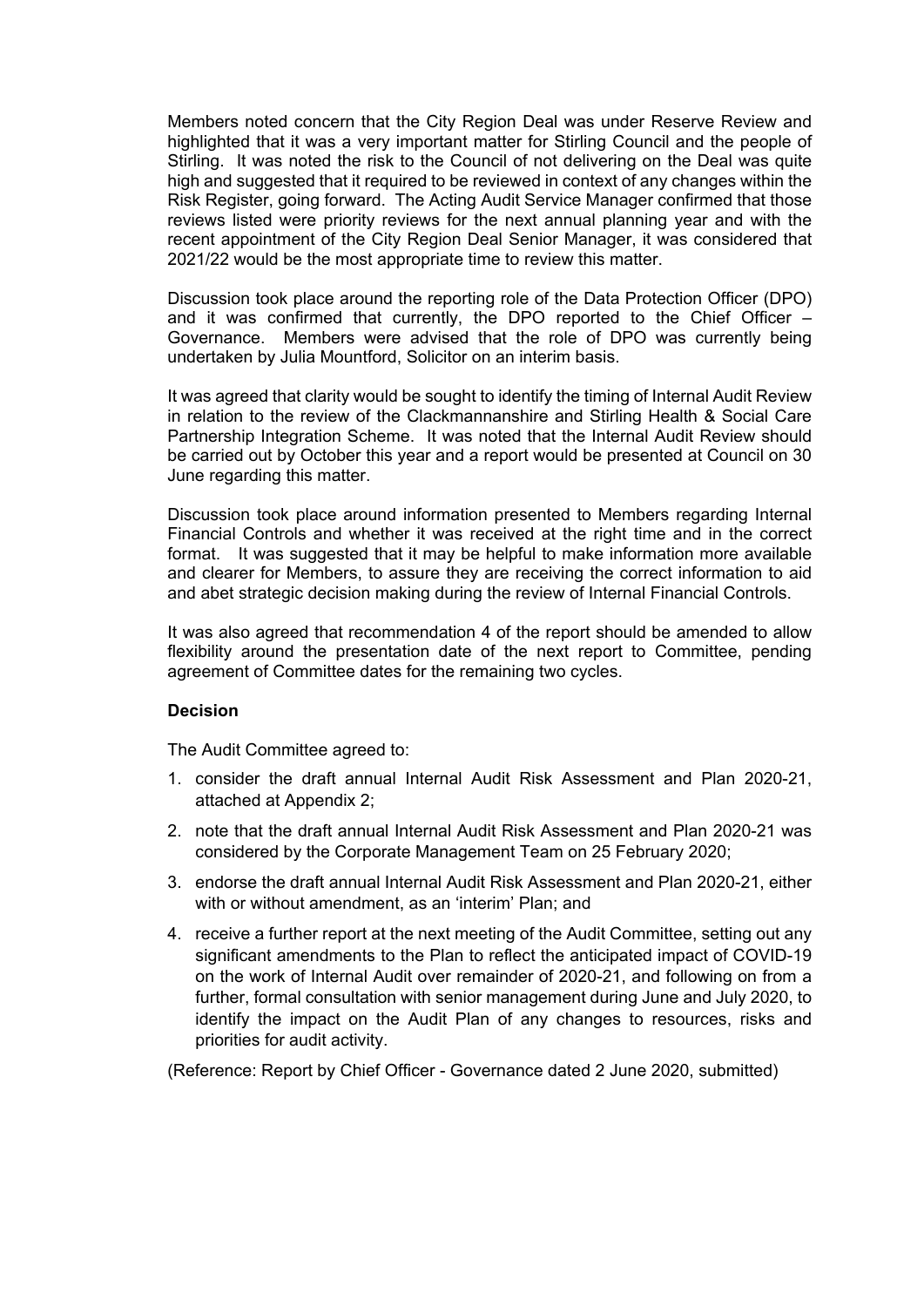# **AC183STIRLING COUNCIL DRAFT ACCOUNTS 2019/20**

A report by the Chief Officer – Finance presented the key features of the financial position displayed in the 2019/20 draft accounts, which incorporated a brief overview of the General Fund and HRA revenue and capital outturn positions as at 31 March 2020. It also asked the Audit Committee to approve the submission of the draft Stirling Council Accounts 2019/20 to the external auditor, which were attached as Appendix 1 to the report.

The Chief Officer – Finance introduced the report and responded to various questions from Members. Due to Covid-19, reporting timescales had been affected and following discussions between Audit Scotland and Members, it was agreed that a report on the audited Stirling Accounts would be presented to Committee later in the year. It was confirmed that this would not cause any issues.

A detailed discussion took place around various matters within the report and officers provided the relevant responses to Members' questions and agreed the following actions:-

1. General Fund Reserves

Following a query as to why car parking balances had doubled, why no monies had been spent on Discretionary Housing Payments or Homelessness prevention, it was agreed that officers would provide further detailed content regarding the breakdown of General Fund Reserves and this would be circulated to Committee Members.

2. Details of Assets and Liabilities

Breakdown of roads expenditure within Infrastructure Assets total to be circulated to Committee Members.

- 3. Investment Properties Breakdown of information regarding 2 Investment Properties to be circulated to Committee Members.
- 4. Council Vision and Strategic Outcomes Update on progress of Local Outcomes Improvement Plan (LOIP) to be provided to Committee Members.
- 5. Council Highlights 2019/20
	- 5.1 Brief note, providing an update on the Smart Cities Programme, to be circulated to Committee Members.
	- 5.2 Climate Emergency Statement to be included in Council Highlights.
- 6. Elected Members' Registered Interests

Committee Members to be provided with further details regarding the difference between Elected Members' registered interests and those of senior officers, in terms of publication.

- 7. Capital Outturn 2019/20 More explicit management commentary to be provided going forward.
- 8. Stirling Climate Emergency Action Plan Further explanation to be circulated to Committee Members as to why thematic areas are focussed solely on carbon reduction activity.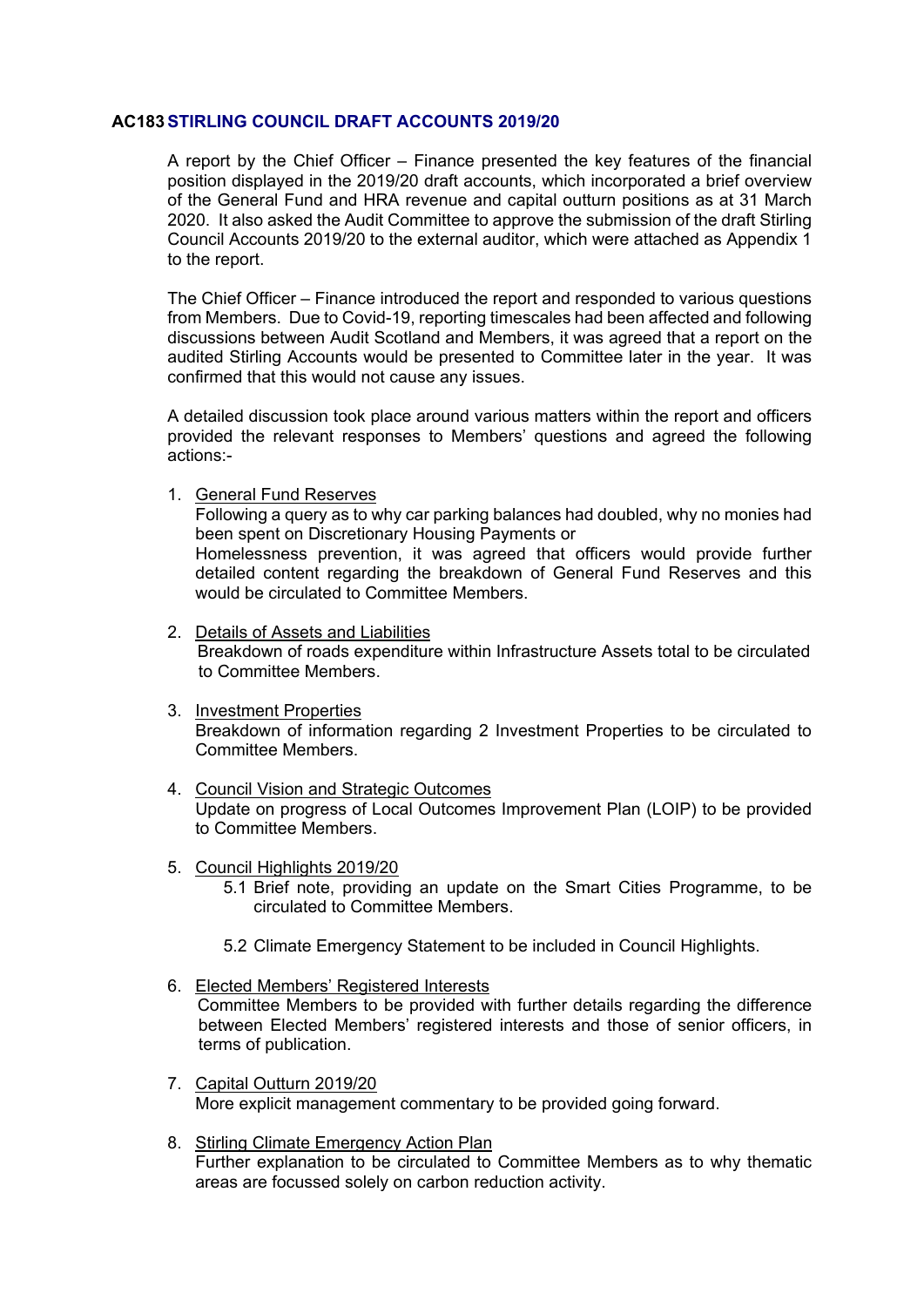9. Employees Earning over £50k

More detailed information to be circulated to Committee Members regarding the significant increase in figures from 2018/19 to 2019/20.

- 10. Severance & Redundancies Further explanation regarding the Government Actuary's Department (GAD) revised estimate to be circulated to Committee Members.
- 11. Leases

Clarity to be sought as to why only 2 of the 3 objectives had been reflected in the report.

12. Group Comprehensive Income & Expenditure Statement Detailed explanation regarding 'Other Operating Income & Expenditure' content to be added to report.

# **Decision**

Committee agreed to:

- 1. note the General Fund and HRA revenue and capital outturn positions as at 31 March 2020;
- 2. note the position in terms of the Council's share of the net pension liability of the Local Government Pension Scheme; and
- 3. approve the submission of the draft accounts to the external auditor.

(Reference: Report by Chief Officer – Finance dated 3 June 2020, submitted)

# **AC184COMMON GOOD FUNDS & CHARITABLE TRUSTS DRAFT ACCOUNTS 2019/20**

A report by the Chief Officer - Finance report asked that the Audit Committee approve the submission of the draft accounts for audit, and note progress to date on the review of the small charitable trusts, which were attached as Appendices 1, 2 and 3.

It was noted that officers were working with legal colleagues regarding discussions with the Office of the Scottish Charity Regulator (OSCR) to develop proposals and reach an agreement for the reorganisation/transfer of the remaining 10 small charitable trust balances, which would be completed in the near future.

Discussion took place around ways of raising awareness and applications to Stirling Council's Common Good Fund and it was agreed that the Convener would be provided with information around the Civic Panel, in order to write to the Provost to request promoting awareness and funding applications to Stirling Council Common Good Fund through Community Councils

### **Decision**

Committee agreed to:

- 1. approve the submission of the draft accounts to the external auditor, and
- 2. note progress to-date on the review of the small charitable trusts.